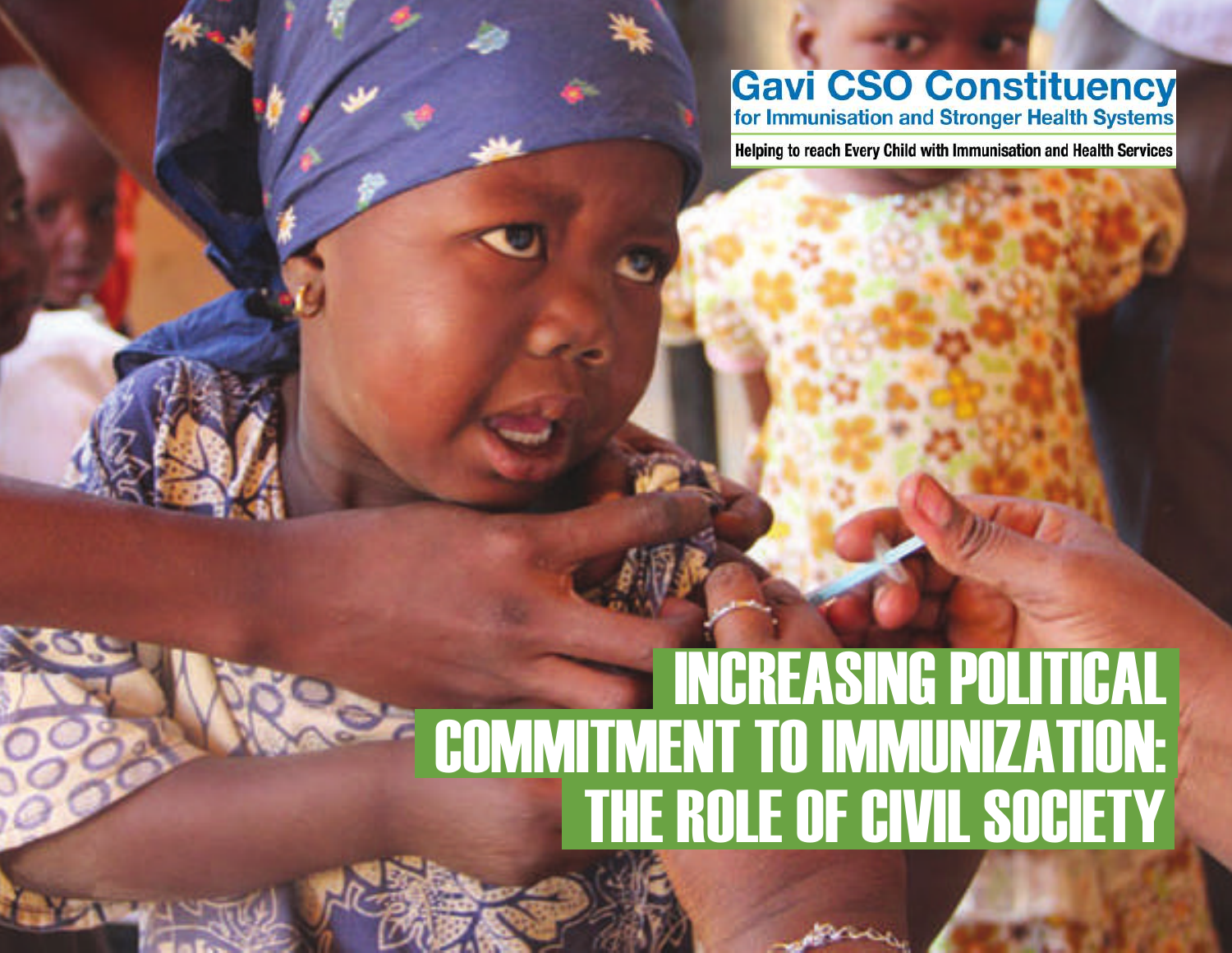### **TABLE OF CONTENTS**

#### **03**

INCREASING POLITICAL COMMITMENT TO IMMUNIZATION: A ROLE FOR CIVIL SOCIETY

**07 MAGASCAR**

RIGHTS-BASED ADVOCACY FOR HEALTH SYSTEM STRENGTHENING

### **04**

**CHAD** REGIONAL COMMUNITY HEALTH OBSERVATORIES

#### **06**

**GHANA** GOVERNMENT URGED TO INCREASE DOMESTIC FINANCING FOR UNDER-FIVE IMMUNIZATION **08 MALAWI** A NATIONAL CHALLENGE: ADVOCACY PAYS OFF BIG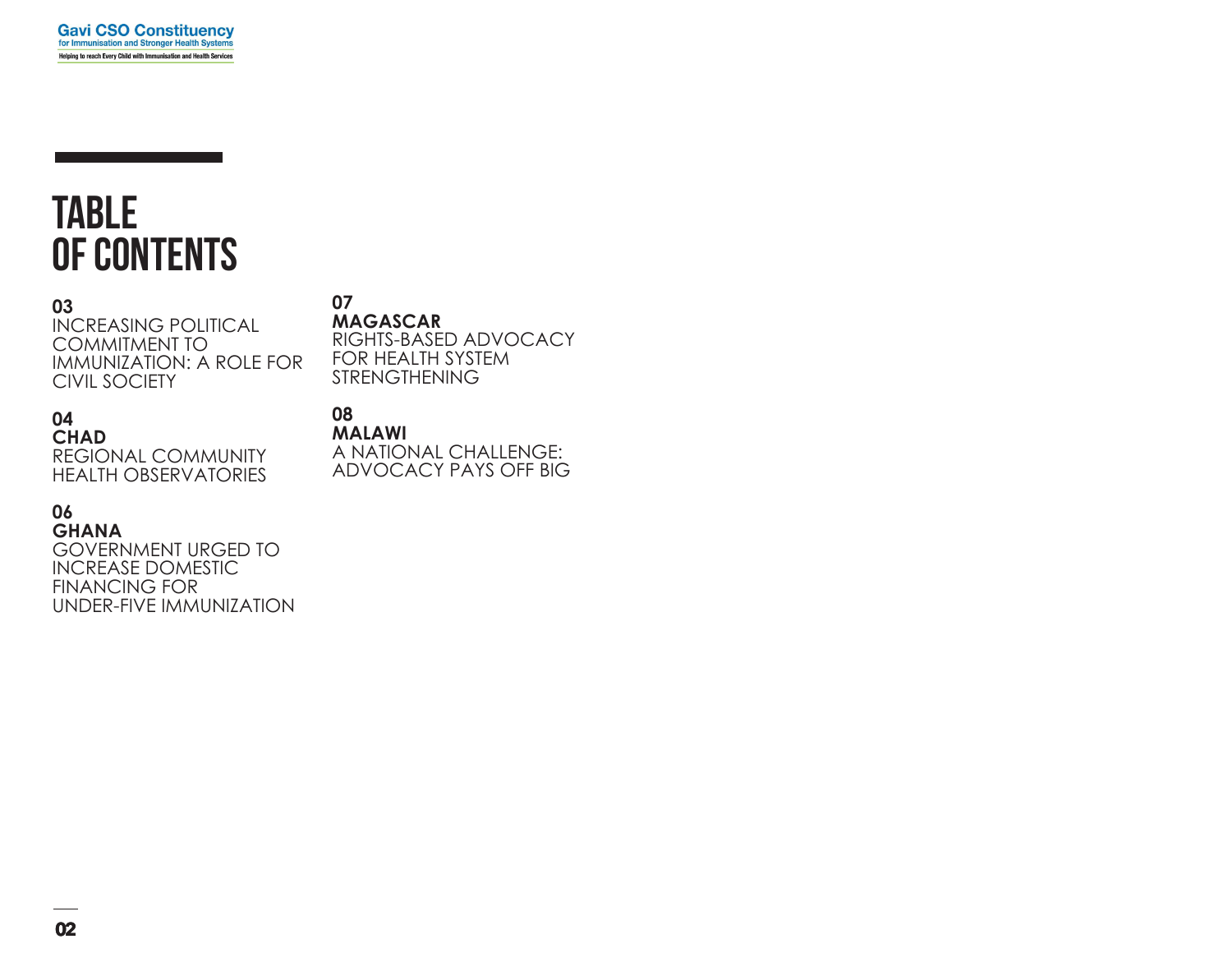## Increasing political commitment to immunisation: a role for civil society organisations



The immunisation landscape is changing. With the highest number of children ever being vaccinated, risks to progress and inequality persists. Health systems in many places are fragile, ongoing budget constraints and economic pressures are preventing necessary budget increased, vaccine hesitancy is increasing and with shifting political agendas reaching every child with all their vaccines is an ongoing challenge. Civil society organizations (CSOs)are a critical partner and problem solver in addressing these challenges, ensuring that vaccination and other essential interventions remains a global and national political priority.

Civil society includes a wide range of organized and unorganized groups, integrating non-governmental organizations, labour leaders, faith-based organizations, religious leaders and other civil society representatives. The scale and size of our reach, to many places other organizations can't get to, means we are sometimes referred to as the third power or sector (compared to public and private sectors).

Civil Society organisations have a critical role to play in accountability and driving political will to ensure all children are immunized. We do this through driving citizen and social accountability for immunization and health services. This includes creating demand for immunization services from governments, for holding them to account for their immunization commitments, for advocating for increased immunization budgets and better program implementation, and for working with parliamentarians to ensure there is political will and reward for prioritizing immunization. Keeping immunization on the agenda, through advocacy and accountability, is essential if we are to tackle persistent inequalities and to prevent children dying from vaccine preventable diseases.

Civil society must be involved in health systems and in health systems accountability if we are to achieve the Sustainable Development Goals (SDGs). To achieve Universal Health Coverage (UHC) by 2030, essential health services, must be placed at the core of national health strategies, with an integrated and inclusive approach to ensure that no one is left behind. Vaccination reaches more of the population than any other health intervention and therefore a crucial element to prioritise within this agenda, and increase access to many more essential health services. We need to see greater accountability for immunization and UHC in this respect and CSOs can, and will, help achieve this.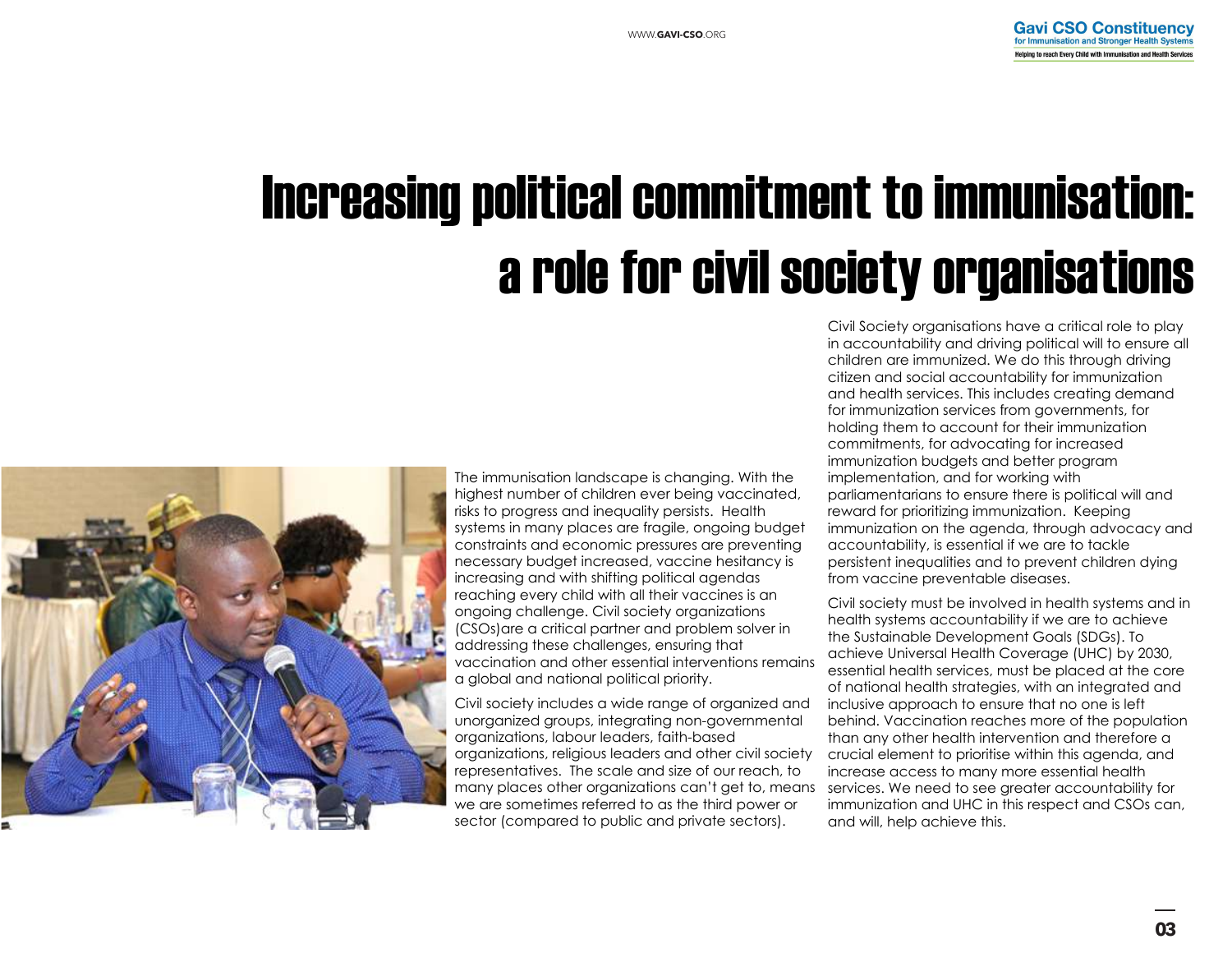# REGIONAL **COMMUNITY** HEALTH OBSERVATORIES:

### A SOLUTION APPROACH TO TACKLE THE CAREGIVER DEFICIT IN CHAD

In 2013, to face the workforce crisis within Chad's health sector, the government established a strategic human resources development plan. Following this strategy, Chad's Minister of Public Health, Dr. Ahmed Djidda Mahamat, together with The Platform of Civil Society Organizations for the Support of Immunization in Chad (POSVIT) and other partners, set up seven Regional Community Health Observatories across the country, to improve the access and quality of health services through advocacy and awareness raising.

Indeed, health workers are highly unequally distributed throughout the country. Numerous agents are available in the capital (N'Djamena) in contrast to specific regions such as near Lake Chad, bordering Cameroon and Nigeria where, for example, there was no midwife in 2013. The deficit is more alerting for specific categories: 1 doctor for 28,466 inhabitants against 1 for 10,000 according to the World Health Organization (WHO) standards. Added to this is a shortage of specialist doctors. For midwives, there are 1 for 7,537 women of reproductive age, compared to 1 for 5,000 according to WHO standards.

The observatories, which are an obligation placed on African countries by WHO, serve as a multi-stakeholder platform for consultation, exchange, and dialogue among partners on the significant health human resources issues.

The five members orchestrating all activities are a General Reporter, a Deputy General Reporter / Finance Officer, an Officer of Ethics and Professional Conduct, a Communications Officer, and a relations officer with communities and health services. They not only have the mission of sensitizing people to take ownership of health services but are also assigned to alert health and political authorities of social dysfunctions and gaps in vaccine supply chain and the population's access to health care.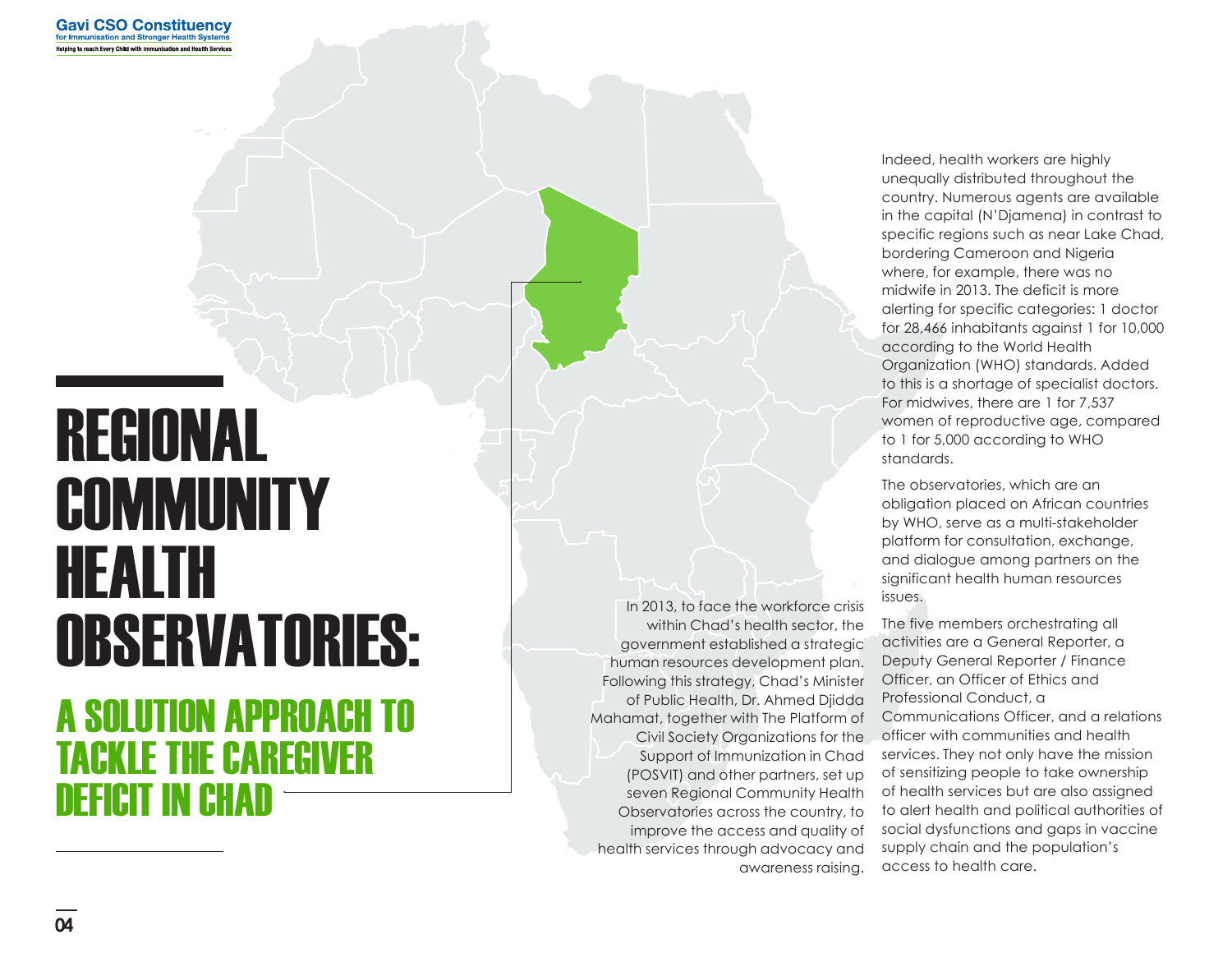

For POSVIT, the Regional Community Health Observatory is also a citizen monitoring system of care governance, whose role is to promote the right to health care through the population. The effort aims to work in close cooperation with health services; to seek out ways and means to solve problems related to health care and services available; to contribute to the definition of health policies, and to participate in their implementation.

One can assume that in the long term, any person who is a beneficiary or observer will be able to participate in the collection of data to feed the observatory through various channels, with the active participation of all stakeholders. Far from playing the role of detective towards the practice of any medical profession, POSVIT and the observatories' members participate in Chad's healthcare sector good governance by monitoring the use of quality services and the working conditions of health personnel, while encouraging them to practice their profession with love, righteousness, dignity, and professionalism.

Unfortunately, to date not all the created observatories are functional. Support for maintaining this promising practice is actively sought. However, by promoting discussion, consultation, equity and respect for human rights, by engaging communities and health services in a frank and constant dialogue and synergy of actions, Chad is a country where immunization is becoming a top priority.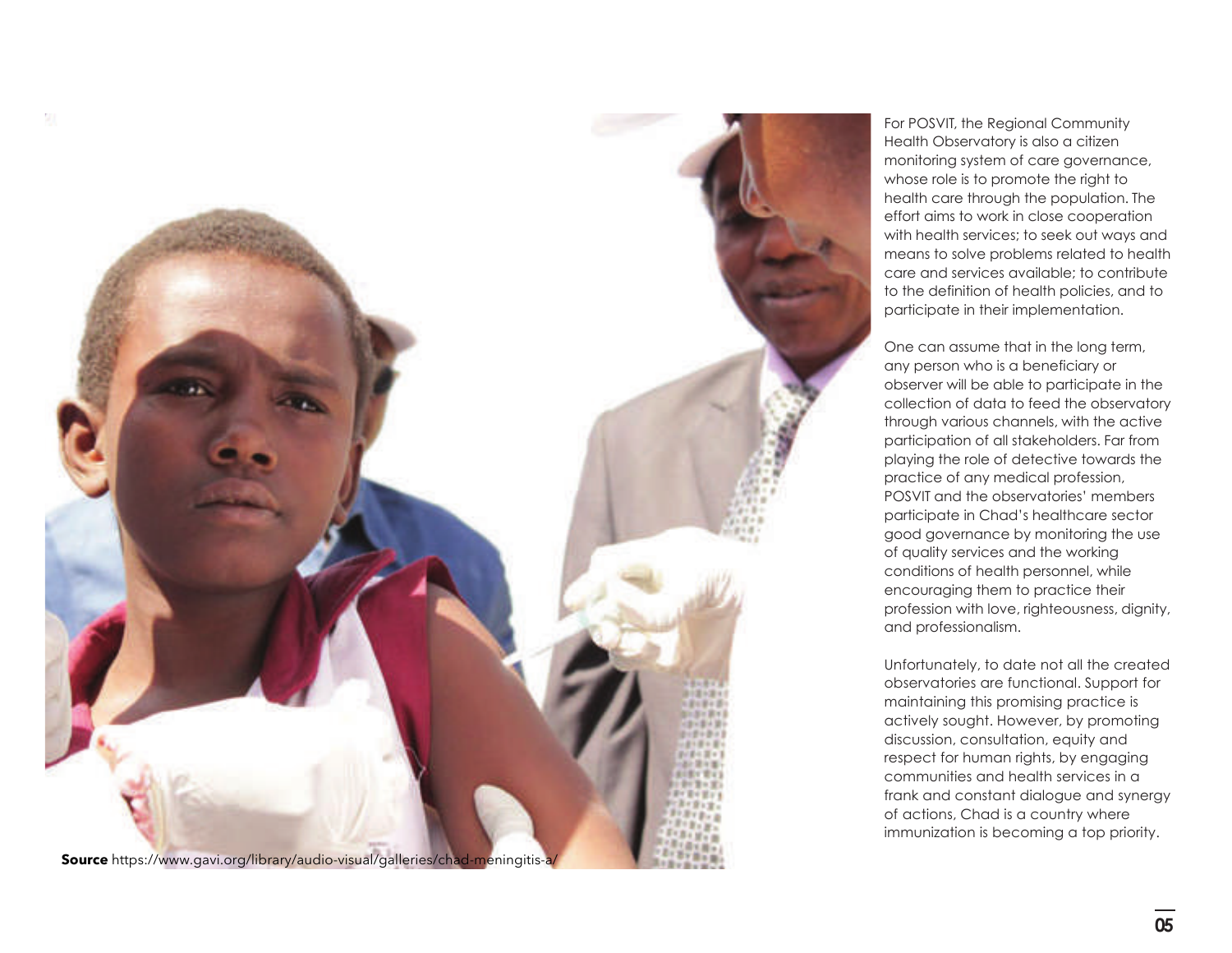## **Gavi CSO Constituency** for Immunisation and Stronger Health Syste Helping to reach Every Child with Immunisation and Health Services GHANA

### **GOVER<sup>®</sup>MENT** URGED TO INCREASE **DOMESTIC** FINANCING FOR UNDER-FIVE IMMUNIZATION

"CONCERN HEALTH EDUCATION PROJECT" AND "MUSLIM FAMILY COUNSELING SERVICES," TWO NON-GOVERNMENTAL ORGANIZATIONS, HAVE CALLED ON THE GHANAIAN GOVERNMENT TO PRIORITIZE IMMUNIZATION FOR UNDER-FIVE CHILDREN TO PROTECT THEIR LIVES.

In a joint statement, the NGOs called the Government to assess and renew its commitment to the "Addis Declaration on Immunization" and to increase the health budget. Indeed, in 2016, African leaders at the first Ministerial Conference on Immunization in Addis Ababa (Ethiopia) committed to continue investing in immunization programs and a healthy future for all people on the African continent.

Ghanaian leaders agreed that to sustain progress on vaccine introduction and coverage to save children's and adult's lives, current national budgetary allocations to vaccination programs needed to be further increased.

The dialogue is essential as Ghana is set to graduate from Gavi support for its national immunization by 2022. Therefore, the statement specified that to make this graduation successful; it is imperative to ensure a joint involvement of all actors in child health.

Ghana's aim to protect its children, both born and unborn, through routine immunization programs put in place by the government, and with the support of civil society has been admirable; and they do not plan on stopping here.

Men involvement in immunization services at the community level still must be encouraged, while religious leaders and traditional communities are involved and help in community mobilization and engagements in immunization services at all levels.

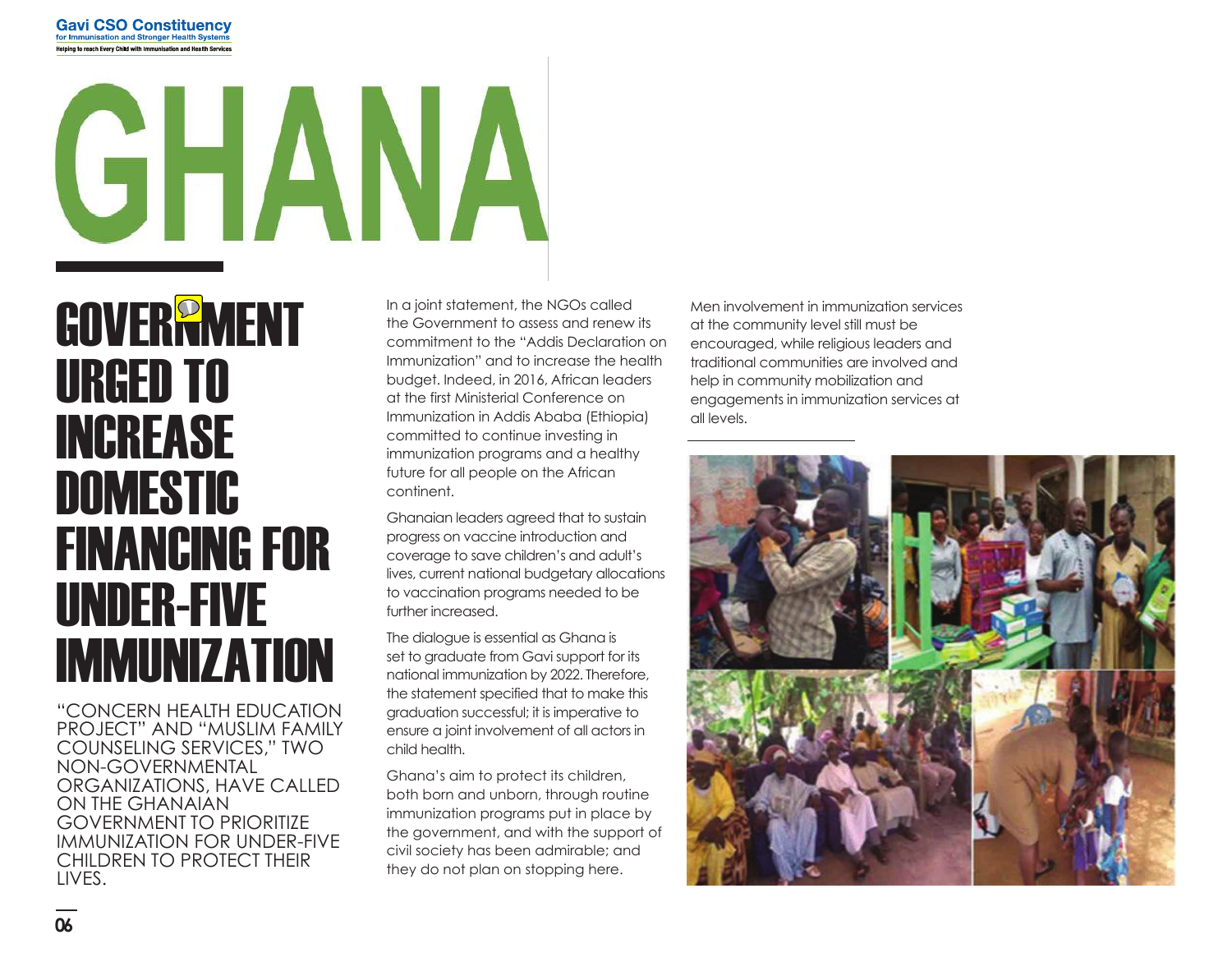## MADAGASCAR

### RIGHTS-BASED ADVOCACY FOR HEALTH SYSTEM STRENGTHENING

The community of Ankarinarivo Manirisoa in Upper Matsiatra had lost confidence in its Basic Health Center. According to the community members, the health workers were repeatedly absent, and the service quality was poor. Data management was so weak that the center had no complete records of births or vaccinations. The CSO platform, COMARESS, was asked to intervene.

The Communal Committee for Social Development, in partnership with COMARESS, decided to hold a community dialogue to ask service users and the local community what could be done to improve the situation. Their rationale was that communities are a pillar of the health system, and they have both the right and the responsibility to monitor and inform the services available to them.

Local administrative officials, such as the district president and the local mayor were also invited to attend.

A plenary meeting was held with Communal Committee for Social Development members and local leaders in Fianarantsoa II. From this, a set of nine articles was drafted, explaining how the health center should be run, and what local people could expect from it. These articles are based on the people's right to health, which is enshrined in national legislation.

- $\triangleright$  Article 1: Every primary health care center must offer antenatal care services and assisted delivery services.
- $\triangleright$  Article 2: Every child from 0–9 months must be vaccinated and must finish their vaccines on time.
- $\triangleright$  Article 3: The Ankarinarivo Manirisoa health center must offer all essential maternal and child health services.
- $\triangleright$  Article 4: Birth and death registrations at the commune cannot be approved without presenting the health records of the mother or child.
- $\triangleright$  Article 5: Post-natal follow-ups at the health center are obligatory in case of delivery by a traditional birth attendant. Only a fully-qualified birth attendant can register births with the commune.
- $\triangleright$  Article 6: Self-medication is prohibited. All patients must attend the health center for treatment.
- $\triangleright$  Article 7: A community sanction (dina) will be applied to any person in violation of these provisions.
- $\triangleright$  Article 8: The Chief of the region and his community agents are responsible for disseminating and implementing this information within the community.
- $\triangleright$  Article 9: This decree is in force throughout the municipal territory once approved by the Mayor.

COMARESS and local health workers helped to share these articles with the local community, so that everyone understood the role of their local health center and their responsibilities as patients.

COMARESS participation in helping to draft these articles has strengthened its relationship with the local health center, and the performance of the health center has shown an improvement.

COMARESS continues to be involved in planning immunization activities within the local community and in assisting the health center to increase the quality of its service provision. This will ensure the ongoing immunization of all children and expectant mothers who live in this remote area.

Community members are essential actors in health system strengthening. By giving them the information and tools they need to engage with the health system, and by establishing an enabling environment, such as through the encouragement of local leaders, they can improve their local health center and hold service providers accountable for protecting and fulfilling their right to health.

Clearly outlining patients' expectations of their health center, and best practice policy, can help to build trust between local communities and their health centers. It also provides a point of reference if things aren't going to plan.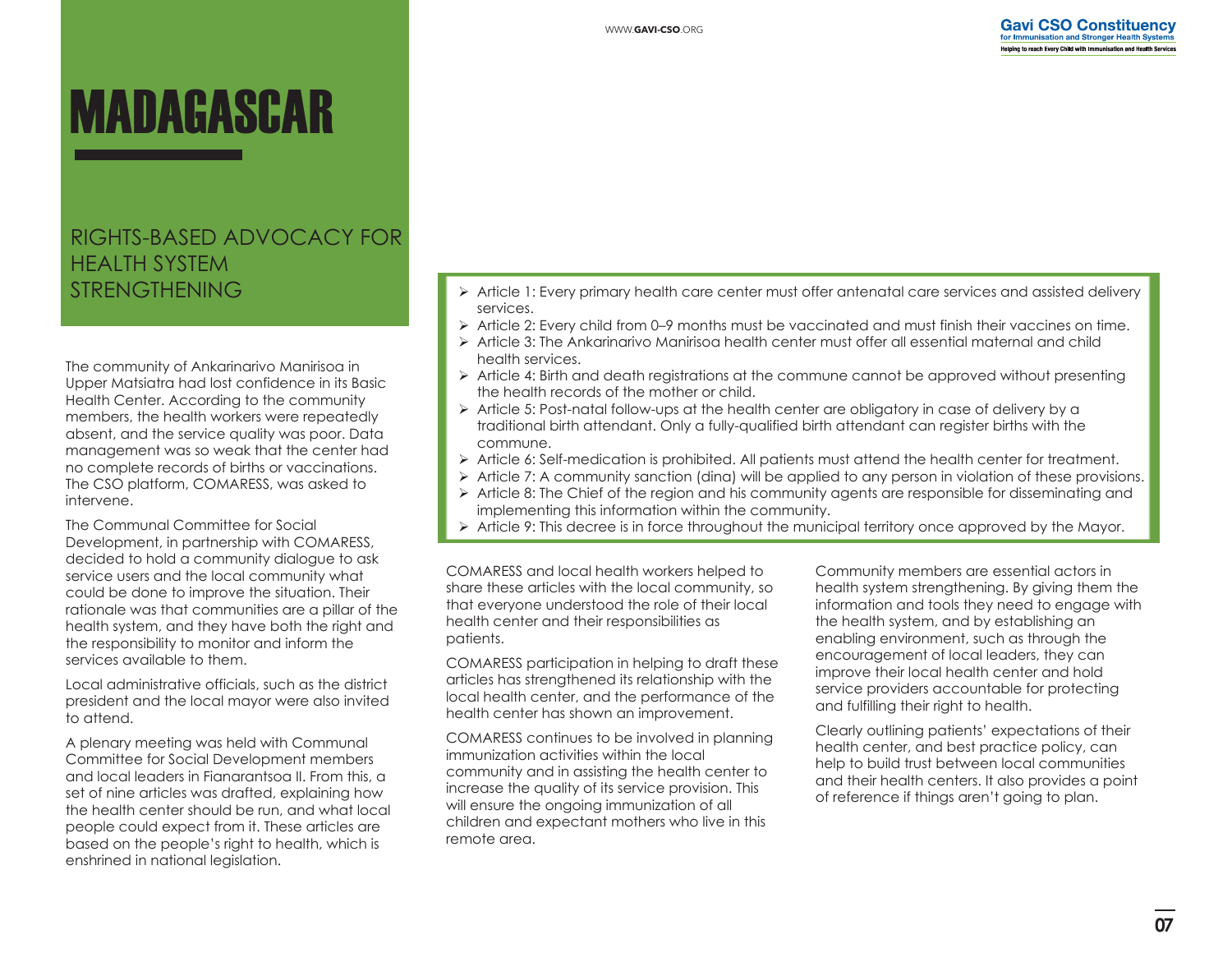### A NATIONAL CHALLENGE: ADVOCACY PAYS OFF BIG  $\boxed{\bigcirc}$

Blessed with bountiful lakes and known by many as the "Warm Heart of Africa," Malawi is a country with much to offer. Unfortunately, it is also a country where few people have access to quality healthcare. In recent years, this unequal access has been further exacerbated by a shrinking national healthcare budget. Civil society watchdogs report that the immunization program is among those hardest-hit.



"We conducted a situation analysis on immunization and found many gaps in services and creation of demand for immunization," said Davies Mwachumu, Project Officer for the Malawi Health Equity Network (MHEN), a health advocacy group keeping tabs on the country's health network. "We discovered that the biggest issue was the lack of funding." With Malawi's health care funding has shrunk from 14.1% of the national budget in 2010 to just 8.8% in 2014, the reach of the country's national immunization program was diminishing. Established to boost immunization throughout Malawi's 28 districts, MHEN saw firsthand that as funding dropped, children in underserved communities struggled to access healthcare. As a health advocacy platform with more than forty members, MHEN was well positioned to act.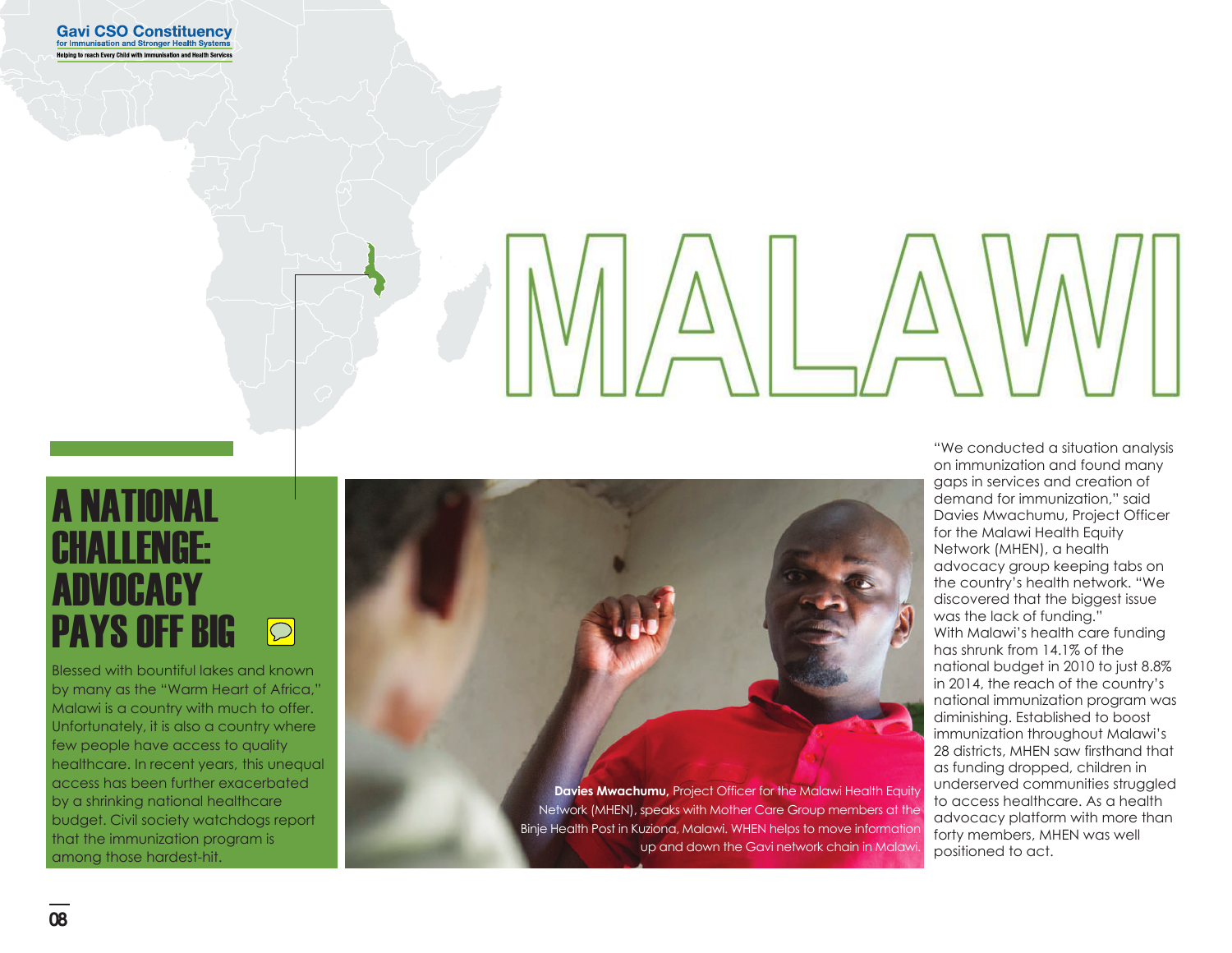

"We analyzed the budget and found that the 2014-2015 allocation was not adequate to support healthcare and [immunization] activities," Mwachumu said. "So we provided the Parliamentary Committee on Health [with] information [that allowed them] to ably contribute to the debate. They took that information to Parliament and the Ministry of Finance during the budget session."

Equipped with the MHEN study findings, parliamentarians lobbied the government for increased healthcare funding. They showed evidence that much of the funding intended for the health sector was being diverted to national agriculture projects, a disturbing trend in a country where an estimated 68 of every 1000 children born dies before their fifth birthday.

The health budget advocacy campaign is just one example of civil society efforts to improve immunization in Malawi. In 2013, MHEN launched an immunization arm of their civil society network as a means of further engaging civil society organizations in the country's immunization achievements. Fifteen associations make up the platform's 'Core Team' and represent the platform at the national level in both the governmental and non-governmental sectors. Informed in turn by three Regional Committees, the Core Group works hand-in-hand with government health officers to extend the reach of Malawi's immunization program

To assist in reaching that goal, MHEN launched a pilot project in 2013

in five of the country's most underserved districts a precursor to launching in all districts nationwide. Known as "Mother Care Groups," these community-based volunteers help to sensitize residents

on upcoming immunization campaigns, following up with mothers who have missed vaccination appointments and registering children under five in their communities.

According to Mwachumu, though the groups are still young, they have had an enormous impact on local communities' understanding – and acceptance – of immunization. Trained in data collection and report writing, these local groups are also informing national immunization policy, providing the ground-level knowledge which they often lack from national immunization policy.

Back in Parliament, the impact of MHEN's advocacy efforts soon became apparent. When the final budget for 2014-15 was passed, it included a 1% increase for health care –an approximately \$17 million boost, including more than \$2.1 million earmarked specifically for immunization.

"This will have an impact on the lives of people here," Mwachumu said. "It wasn't just for immunization, but for things like HIV/AIDS and under-five child care. It felt good because at the end of the day something good came from our work."

Encouraged by the success of their advocacy, MHEN aimed higher in 2016. Seeking to expand the Mother Care Groups into every district in the country, and recognizing the wide-ranging needs that still exist in Malawi's local healthcare network.